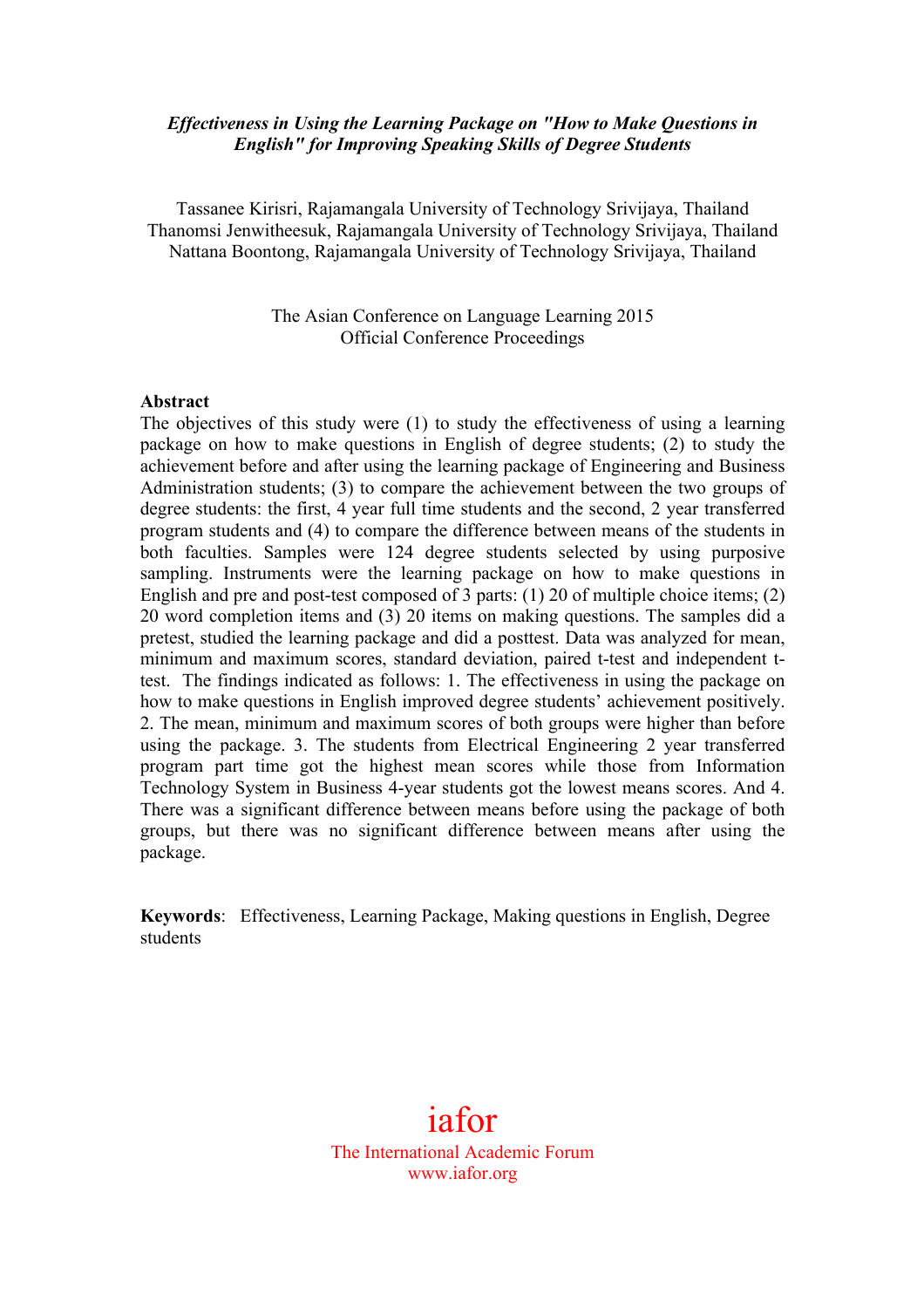### **Introduction**

In Thailand which English is a foreign language and the Thai language is the mother tongue, and people don't have an opportunity to use English in daily life, English is taught at all levels of the educational system from primary school to university. However, most Thai students even studying a bachelor's degree still their English ability is quite poor, especially in speaking skills. Like the degree students at Rajamangala University of Technology Srivijaya, a university in the southern part of Thailand, they have problems in speaking English as well. The main problem is that they don't know what and how to start the conversation with foreigners because they don't know how to make questions in English. As Nunan (1991) mentioned that "Success is measured in terms of the ability to carry out a conversation in the (target) language." Hence, this study was conducted so that students can study by themselves on how to make questions in English from the learning package which will motivate them to be brave enough to communicate and speak English with confidence. Moreover, Gardner and Miller (1999) stated that learners need to become more aware of their central role in the decision-making process. They have to learn to take responsibility for their learning and learn about the importance of reflection on their learning to reach the goals which are relevant to their wants or needs. Therefore, the self-access learning on 'How to make questions in English' was constructed to find out whether the package would have positive effects in improving speaking skills of degree students at this university or not.

### **Purposes of the Study**

- 1. To study the effectiveness of using the learning package on how to make questions in English of degree students.
- 2. To study the achievement before and after using the learning package of Engineering and Business Administration students.
- 3. To compare the achievement between the two groups of degree students: the first, 4 year full time students and the second, 2 year transferred program students.
- 4. To compare the difference between the means of the students in the Faculty of Engineering and Business Administration.

## **Research Questions**

The research was designed to answer the following research questions:

- 1. Is the achievement after using the learning package on how to make questions in English higher than before using it in both 4 year weekdays and 2 year transferred weekend program students?
- 2. Is there a statistical difference between the means of the students in the Faculty of Engineering and Business Administration?
- 3. Which program and department got the highest or lowest mean after self-study with the learning package?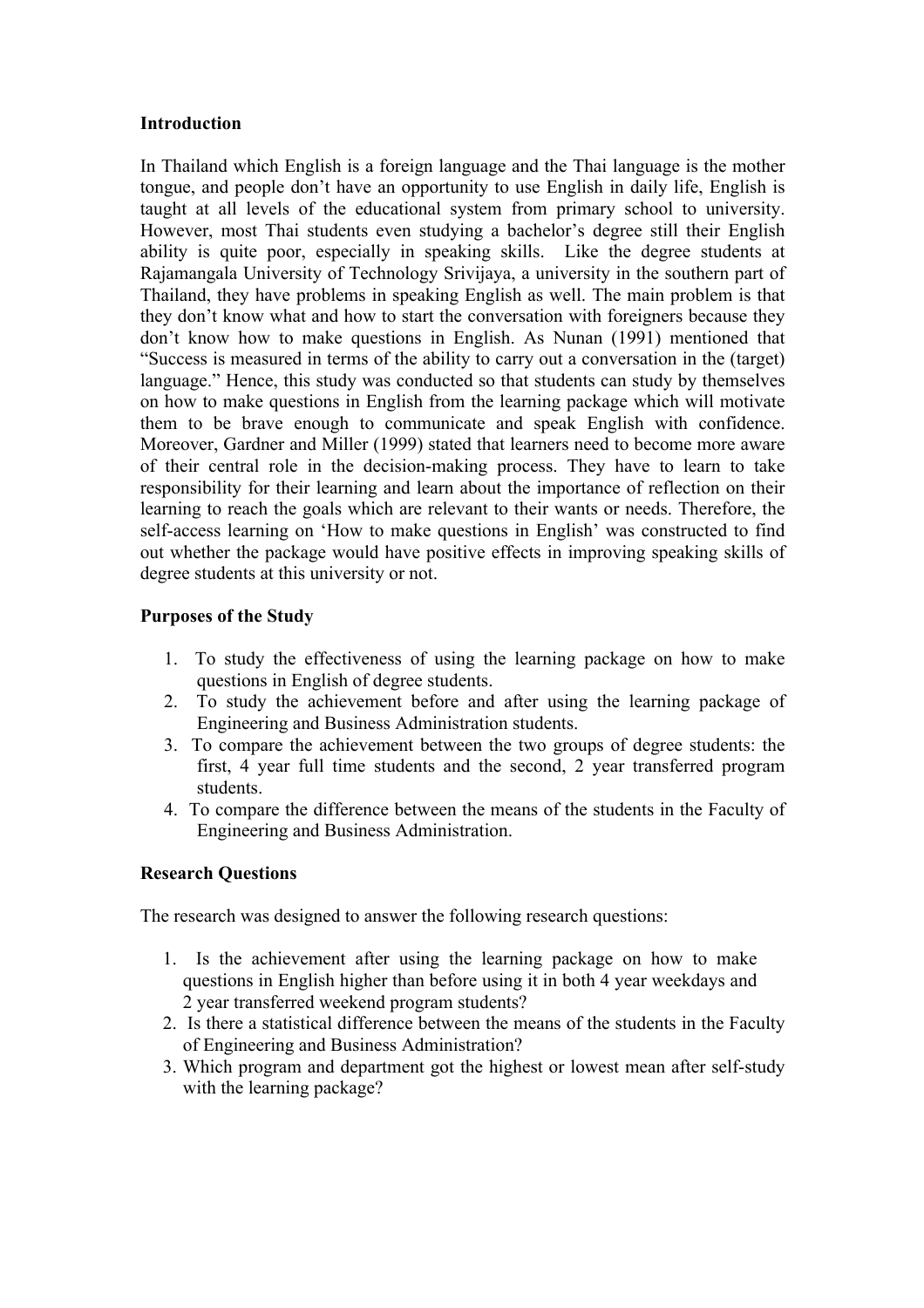## **Context of the Study**

This study was conducted during the first semester of the academic year 2011 and focused only on how to make questions in English of Yes-No questions and Whquestions. Faculty, Program, and Department are the independent variables for this study.

## **Literature Review**

## **Speaking skill as a fundamental skill in communication**

Just think of all the different conversations a person has in one day and compare that with how much written communication is done in one day. Which do you do more of? In our daily lives most of us speak more than we write, yet many English teachers still spend the majority of class time on reading and writing practice almost ignoring speaking and listening skills. Do you think this is a good balance? If the goal of your language course is truly to enable your students to communicate in English, then speaking skills should be taught and practised in the language classroom. (http://www.englishonline.org.en/teachers/workshops/teaching-speaking/teaching $tips/$ ...

## **Concept of Speaking Skills**

The population of English language learners in schools has increased. In Thailand, English has been widely accepted as an international language and thus the Thai government has demonstrated the urgent socio-political, commercial and educational needs for Thai people to be able to communicate in English (Wongsothorn, 1999 cited in Noytim, 2006).

In addition, English in Thailand has been influenced by the world of cyber or internet, as the great majority of documents available on the Internet are in English. It reflects contexts, cultures, and materials. Moreover, English is also in high demand in the tourism industry which is a key income of the Thai economy (Warschauer, 2001 cited in Noytim 2006).

In terms of speaking, it is one of four skills which are crucial in learning English, this skill is always used in daily lives. Speaking is an interactive process of constructing, it means to involve production and receiving and processing information (Florez, 1999 cited in Brown, 1994; Burns & Joyce, 1997). Moreover, Florez (1999) stated that its form and meaning are dependent on the context in which it occurs, including the participants themselves, their collective experiences, the physical environment, and the purposes of speaking. It is often spontaneous, open-ended, and evolving.

According to, Olivares' theoretical framework, Moreira (2006) mentioned that spoken language and thought are not always directly correlated, and that abstract concepts, which are not language dependent, can be transferred from the native language (L1) to the target language (L2) without specific labels. That is, for a second-language learner not every word-to-word translation and this is particularly true at the beginning of new language learning. This approach to language learning thus infers that English language learners (ELLs) use their previous knowledge to negotiate information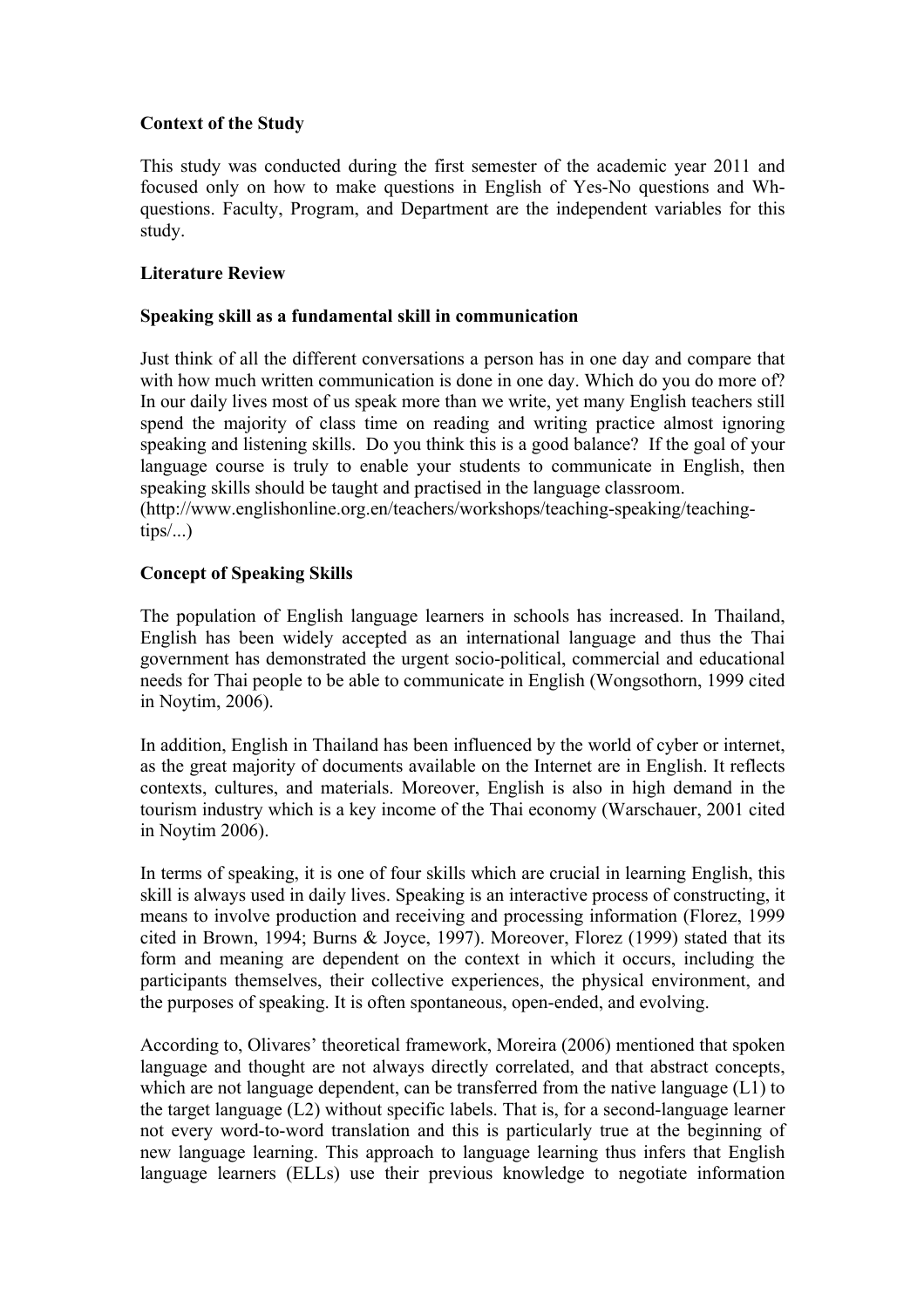acquired in L2. In terms of negotiation meaning, according to experiences, ELLs acquire L2 from native speakers by using negotiation meaning; for instance, a learner attempts to speak English to a native speaker by using his/her previous knowledge. The native speaker, then, will revise the structure of sentences, which is constructed by ELLs, in making a conversation. Eventually, ELLs can gain this knowledge from the native speakers.

Moreover, Tasee (2009) also indicated the Bygate's theoretical framework towards speaking skills that speaking is a skill which deserves cautious attention as much as literacy skills in both first and second language. It is the vehicle par excellence of social solidarity, social ranking, professional advancement and business and also a medium through which much language is learnt, which for many is conducive for learning. Further, Bygate states that 'knowledge' and 'skill' are necessary factors for learners in learning to speak. Both can be understood and memorized but only 'skill' can be imitated and practised. To be a successful speaker, 'knowledge' and 'skill' should go together. In terms of skill, two basic ways in which something can be seen as a skill involve motor-perspective skills and interaction skills. The former deal with perceiving, recalling, and articulating in the correct order, sounds and structure of the language, while the latter involves making decisions about communication, such as what to say, how to say it, or the ability to use language in order to satisfy particular demands. There are at least two demands which can affect the nature of speech, i.e. processing conditions and reciprocity conditions. The former refers to internal conditions of speech or the fact that speech takes place under the pressure of time, while the latter refers to the dimension of interpersonal interaction in conversation.

Furthermore, from the communicative point of view, speaking has many different aspects including two major categories – accuracy, involving the correct use of vocabulary, grammar and pronunciation practised through controlled and guided activities; and, fluency, considered to be 'the ability to keep going when speaking spontaneously' (Vilimec, 2006). Vilimec had mentioned two theories of speaking: Bygate's theory and Harmer's theory. According to Bygate's theory, in order to achieve a communicative goal through speaking, there are two aspects to be considered – knowledge of the language, and skill in using this knowledge. It is not enough to possess a certain amount of knowledge, but a speaker of the language should be able to use this knowledge in different situations. He views the skills as comprising of two components: production skills and interaction skills, both of which can be affected by two conditions: firstly, processing conditions, taking into consideration the fact that 'a speech takes place under the pressure of time'; secondly, reciprocity connected with a mutual relationship between the interlocutors.

Production skills in certain ways limit or modify oral production; it means the use of production skills. For that reason, speakers are forced to use devices which help them make oral production possible or easier through 'facilitation', or enable them to change words they use in order to avoid or replace the difficult ones by means of 'compensation', Bygate says (Vilimec, 2006).

In terms of interaction skills, both speakers and listeners, besides being good at processing spoken words should be 'good communicators', which means 'good at saying what they want to say in a way which the listener finds understandable'. This means being able to possess interaction skills. Interaction skills involve routines and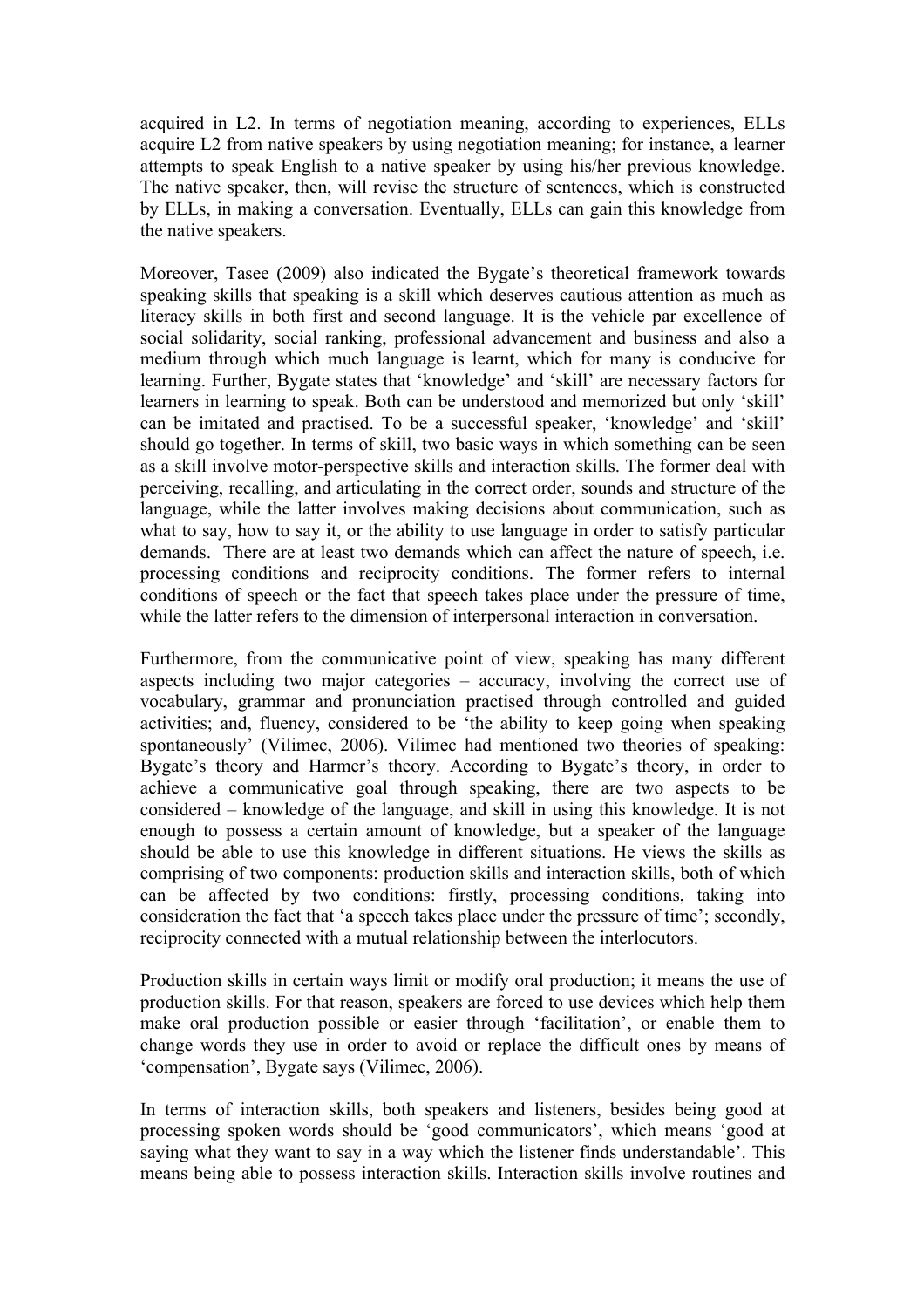negotiation skills. Routines present the typical patterns of conversation including interaction and information routines. Negotiation skills serve as a means for enabling the speaker and listener to make themselves clearly understood. This is achieved by two aspects: management of interaction and turn-taking (Vilimec, 2006).

The other theory is derived from Harmer, he distinguishers between two aspects – knowledge of 'language features', and the ability to process information on the spot, it means 'mental/social processing': from Harmer's point of view the ability to wage oral communication, it is necessary that the participant possess knowledge of language features, and the ability to process information and language on the spot. Language features involve four areas – connected speech, expressive devices, lexis and grammar, and negotiation language. Supposing the speaker possesses these language features, processing skills, 'mental/social processing', will help him/her to achieve successful communication goals. Processing skills include features – language processing, interacting with others, and on-the-spot information processing (Vilimec, 2006).

## **Teaching Speaking**

Many language learners regard speaking ability as the measure of knowing a language. They define fluency as the ability to converse with others, much more than the ability to read, write, or comprehend oral language. Language learners need to recognize that speaking involves three areas of knowledge:

- 1. Mechanics (pronunciation, grammar, and vocabulary): Using the right words in the right order with the correct pronunciation.
- 2. Functions (transaction and interaction): Knowing when clarity/information exchange and when precise understanding is not required (interaction/relationship building).
- 3. Social and cultural rules and norms (turn-taking, rate of speech, length of pauses between speakers, relative role of participants): Understanding how to take into account who is speaking to whom, in what circumstances, about what, and for what reason.

In the communicative model of language teaching, instructors help their students develop this body of knowledge by providing authentic practice that prepares students for real-life communication situations. They help their students develop the ability to produce grammatically correct, logically connected sentences that are appropriate to specific contexts, and to do so using acceptable (that is, comprehensible) pronunciation. (http://www.nclrc.org/essentials/speaking/spindex.htm)

### **Strategies for Developing Speaking Skills**

Effective instructors teach students speaking strategies:

1. Using minimal responses

One way to encourage language learners who lack confidence in their ability to participate successfully in oral interaction is to build up a stock of minimal responses that they can use in different types of exchanges since minimal responses are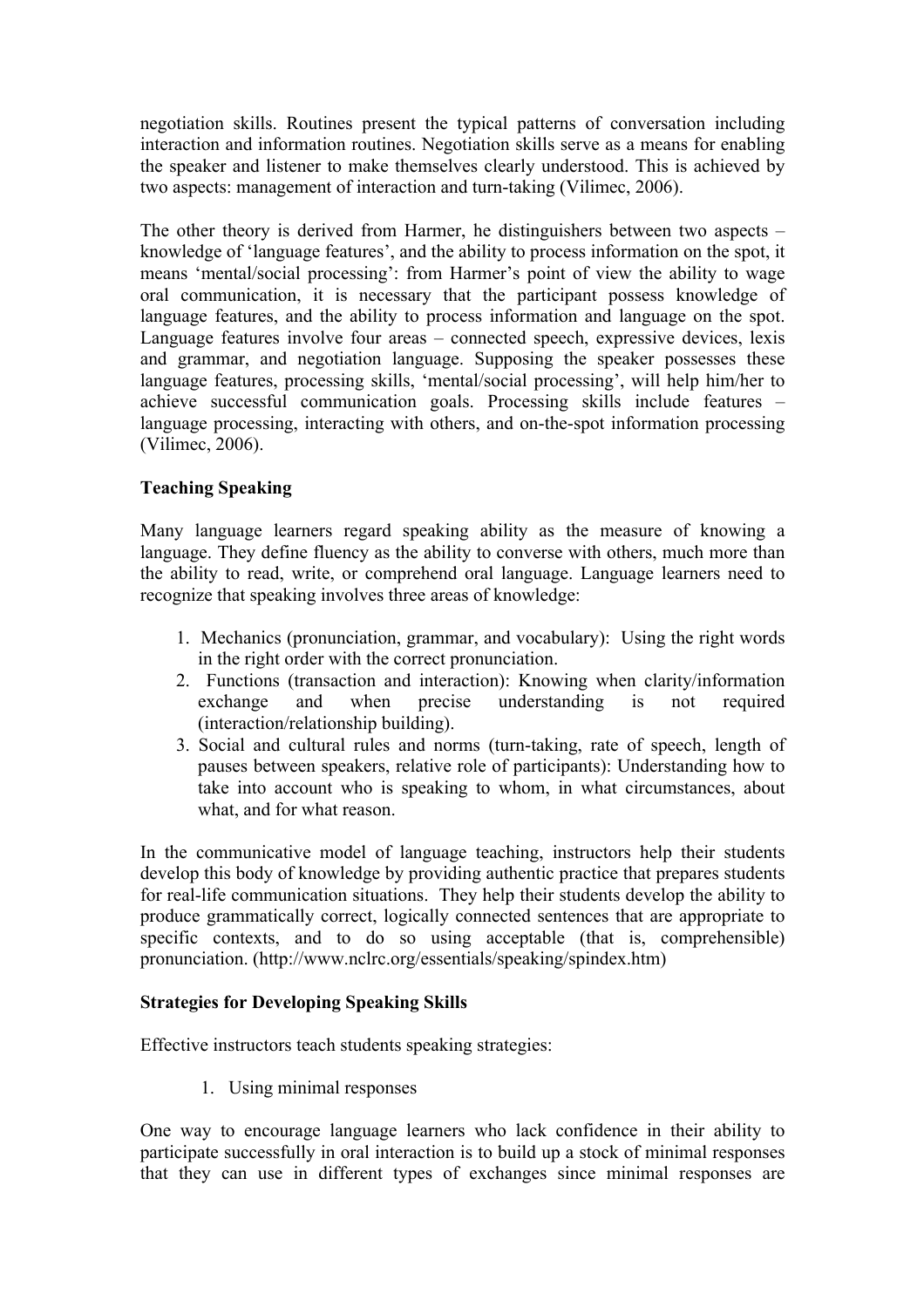predictable, often idiomatic phrases that conversation participants use to indicate understanding, agreement, doubt, and other responses to what another speaker is saying. Having a stock of such responses enables a learner to focus on what the other participant is saying, without having to simultaneously plan a response.

2. Recognizing scripts

Some communication situations are associated with a predictable set of spoken exchanges—a scrip. Greeting, apologies, compliments, invitations and other functions that are influenced by social and cultural norms often follow pattern of script. Through interactive activities, instructors can give students practice in managing and varying the language that different scripts contain.

3. Using language to talk about language

Instructors can give students strategies and phrases to use for clarification and comprehension check. By encouraging students to use clarification phrases in class when misunderstanding occurs, and by responding positively when they do, instructors can create an authentic practice environment within the classroom itself. As they develop control of various clarification strategies, students will gain confidence in their ability to manage the various communication situations that they may encounter outside the classroom. (http://www.nclrc.org/essentials/speaking/stratspeak.htm)

## **Kinds of questions in English**

In the English language there are several types of questions.

# **1. General questions**

Also known as "Yes/No questions" because a short answer (yes or no) is expected. This kind of question is formed by putting an auxiliary verb before the subject (=inversion). Closed questions includes Yes-No, True-False, Right or Wrong General questions most often start with:

# **Do? Did? Have? Has? Is? Are? Was? Were? Can? Could?** etc.

## Examples**:**

- ! Are you from Brazil? **Answer:** Yes, I am / No, I am not
- ! Did you meet Andy? **Answer:** Yes, I did / No, I didn't
- ! Was she at home yesterday? **Answer:** Yes, she was / No, she wasn't

## **2. Special Questions or Open questions**

Special questions are those questions that ask for details. Special questions are also called **Wh-questions** as most of them start with **"wh"**.

For example: What? Which? When? Where? Why? Whose? Other special questions include: How? How many? How much?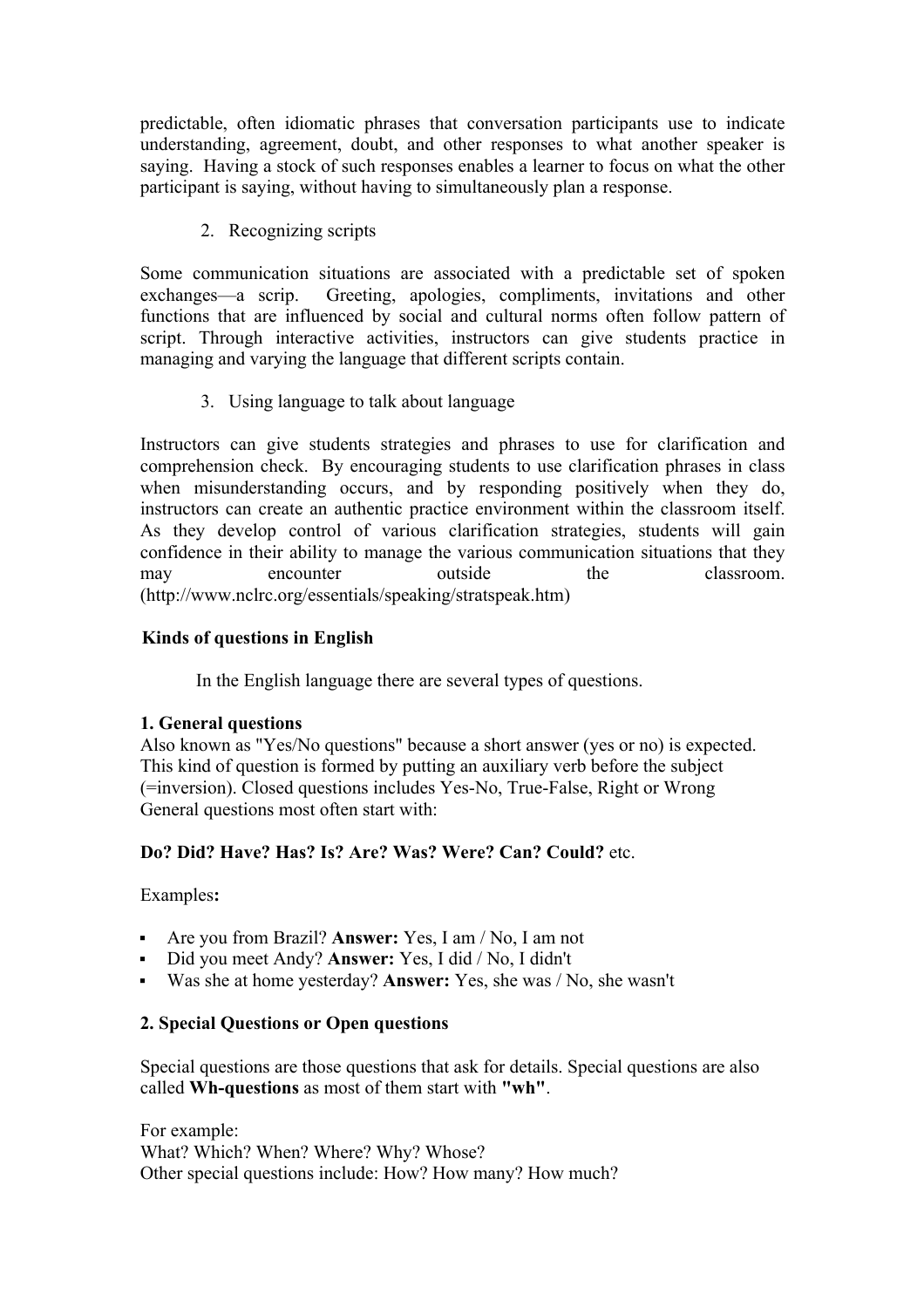Special questions require inversion, like general questions.

- ! Where are you from? **Answer:** I am from India
- ! What are you wearing on your head? **Answer:** I'm wearing a hat or It's a hat!
- ! How much money do you have? **Answer:** I only have \$10.
- ! How old are you? **Answer:** I'm 16.
- !

These kind of questions include Object questions and Subject questions and questions with 'How'

Attention:

If the subject of a special question is the question word itself, then this kind of question is called *subject question*.

Subject questions have the word order of an affirmative sentence.

- ! Who will buy milk?
- ! Who's in charge here?
- ! What makes you think so?
- ! Who wants some coffee?
- $-Will$  who buy milk?

**.** Is who in charge here?

. What does make you think so?

# **3. Disjunctive questions or Tag questions**

**Disjunctive questions** are also called **question tags**. They are mini-questions that appear at the end of sentence:

# **4. Embedded questions or Indirect questions**

# **Embedded questions** are also called **indirect questions**.

Such questions have affirmative word order, and are used in two situations:

a) **polite questions** ("question within questions")

- ! Could you tell me where the bus station is?
- . Could you tell me where is the bus station? b) **reported speech**
- ! He asked me if I could help him.

**.** He asked me could I help him.

(http://www.eslmonster.com/article/kinds-of-questions)

# **The Learning Package**

Anchalee Thammawitheekul (2010) mentioned that a learning package is lessons constructed by the instructor as a tool in learning activities by the students themselves. In each learning outcome, lessons will start from the easiest to more difficult and most difficult ones respectively. The learning package includes identifying objectives,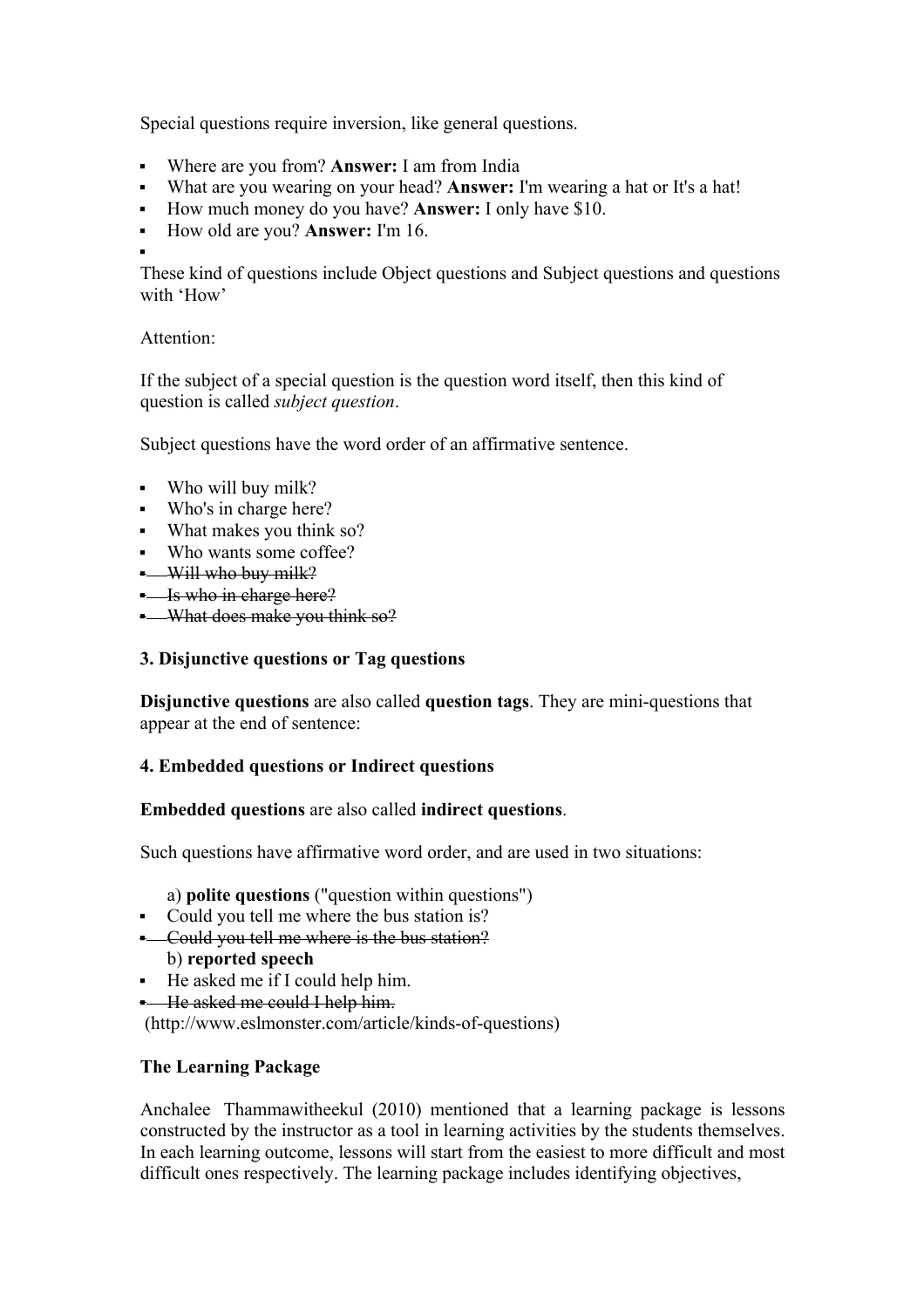contents, teaching methods and instructional media in advance. Students or learners can learn and evaluate learning outcome by themselves following each step in the learning package. The learning package can be used by individual, or by group. The name of learning package varies according to patterns of application such as learning lessons, programmed lessons, instructional program, teaching program, self-learning lesson, etc. Anyway, they are a kind of learning process.

# **Objectives of a Learning Package**

1. Learners can do learning activities by themselves at their capacity's levels.

The role of teachers is to be of assistance when students face problems.

2. Learners can learn in steps from the easiest one to the most difficult one.

3. Learners can evaluate themselves and know about their development in their learning by themselves.

4. Students will be proud of their success in learning.

## **Principles of Learning with a Learning Package**

- 1. Learners can do activities and participate in certain activities.
- 2. Learners can evaluate themselves and know answers immediately.
- 3. Having stimulus for learners to be proud when they can do activities or exercises correctly and they try to correct their mistakes.
- 4. Learners have learnt step by step from easy to difficult according to individual's potential and ability.

## **Characteristics of a Learning Package**

Important characteristics of a learning package include designing of content and learning outcome into 'Frame' and those contents will be constructed to learning unit and sub-unit. Each unit should be related and ordered from easy to difficult.

Each frame will consist of

- 1. Explanation of contents
- 2. Pre-test
- 3. Content and learning activities
- 4. Questions
- 5. Keys or answers
- 6. Post-test

## **Kinds of Frame in a Learning Package**

There are 4 kinds of frames in a learning package as follows:

**1. Set Frame** is the frame like an introduction to the lesson. This frame will include information about rationale, theory and simple questions so learners or students can answer questions correctly. This frame will give moral support and stimulate students to be happy in learning.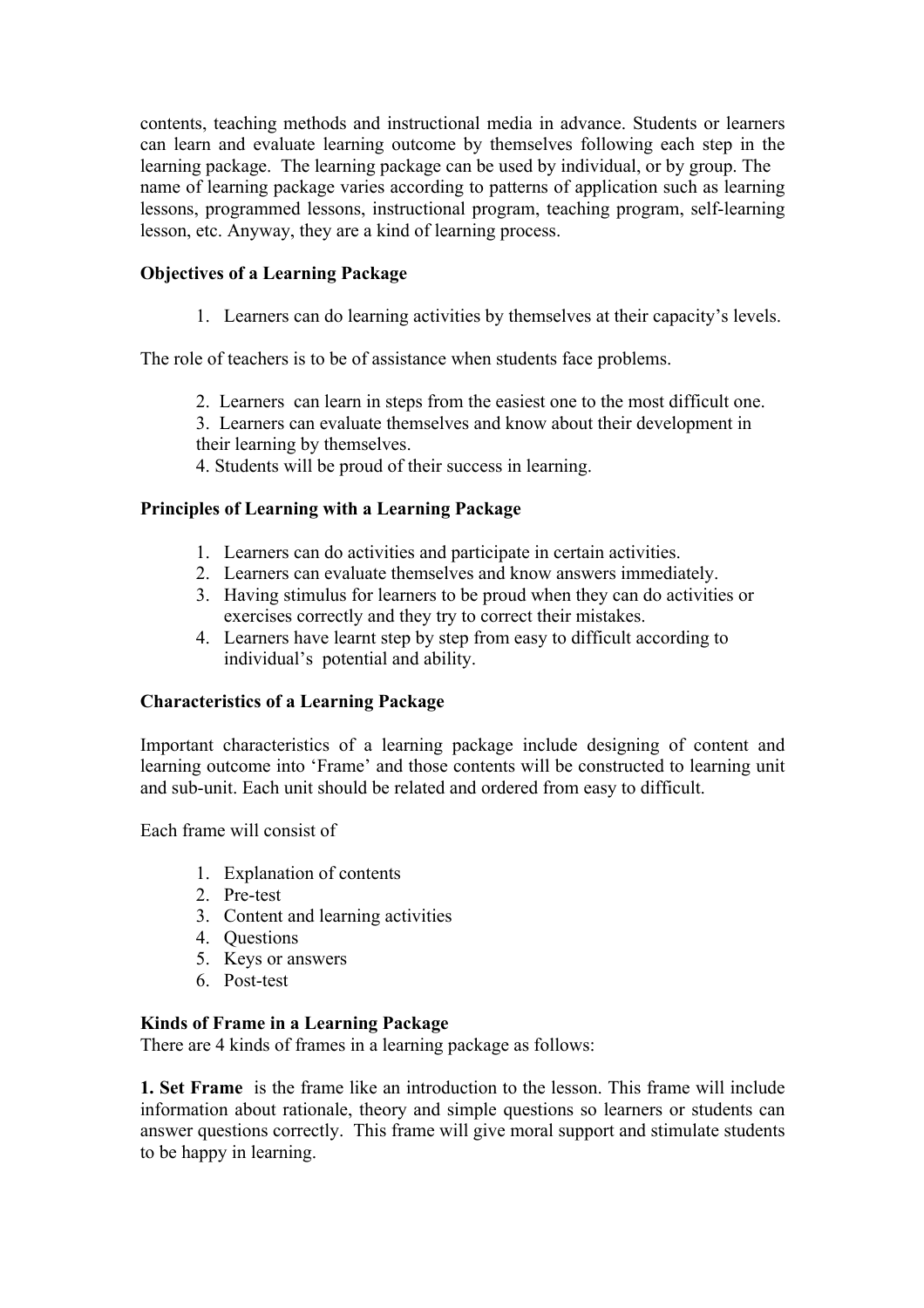**2. Practice Frame** is the frame which gives opportunity for learners to practice in doing activities related to the set frame. The practice frame is constructed for practicing skills such as reading, thinking , Analysis and writing skills. So more content is added in this frame.

**3. Sub-Terminal Frame** is a learning frame coming before summary or terminal frame. After the learners have done many activities respectively, they have to learn and practice more in order that they gain enough knowledge to summarize or make a complete and correct conclusion after learning from frames in a learning package.

**4. Terminal Frame** is the last frame, or a summary, so this frame will have intensive content and be more difficult than previous frames.

### **Types of learning Packages**

At present, a learning package used in learning activities are divided into 3 kinds:

- 1. Linear Programme
- 2. Branchine Programme
- 3. Learning package without frames

(http://panchalee.wordpress.com/2009/04/17/programinstructional1/)

### **Methods**

This study was designed as a quasi-experimental research to study the effectiveness in using the learning package on 'How to make questions in English for improving speaking skills of degree students in the faculty of Engineering and Business Administration at Rajamangala University of Technology Srivijaya, Songkhla. This study was conducted during the first semester of academic year 2011.

### **Population and Samples**

The population was students studying at the Faculty of Engineering and Business Administration who enrolled in the English Conversation Course in the first semester of academic year 2011 both from  $4<sup>th</sup>$  year- full time student program studying during weekdays and from 2 year transferred weekend program studying during the weekend.

Samples were 124 students studying the English Conversation Course of the researchers' team were purposely selected as samples for this study. 76 students were from the Faculty of Engineering and 48 from the Faculty of Business Administration. The detail of students is shown in table 1.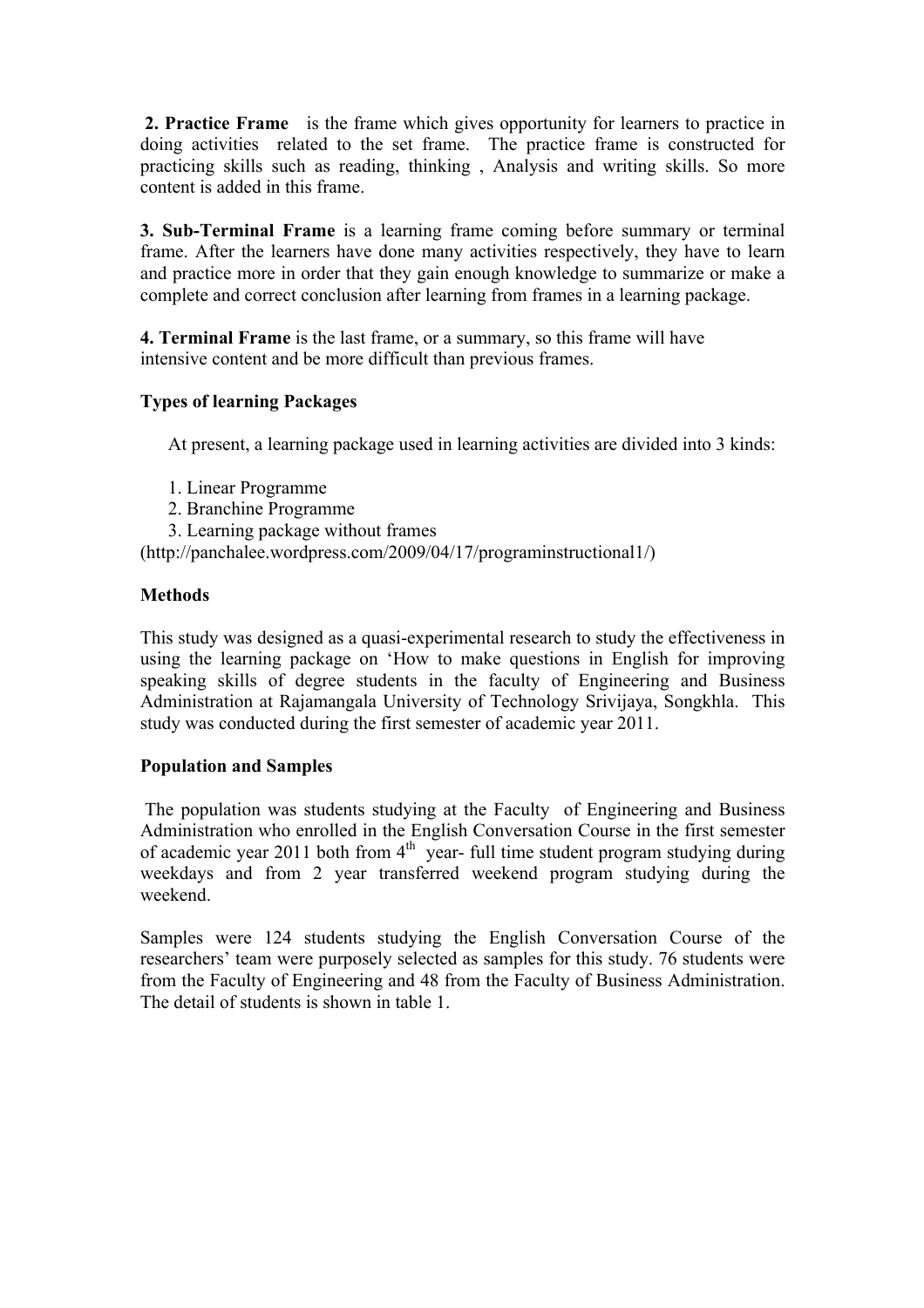| <b>Faculty/Program</b>         | <b>Department</b>                  | <b>Frequency</b> | Percent    |
|--------------------------------|------------------------------------|------------------|------------|
| <b>Engineering</b>             |                                    |                  |            |
| full<br>4<br>year-             | time Garment Engineering           | 17               | 13.71      |
| weekdays                       |                                    |                  |            |
|                                | <b>Electrical Engineering</b>      | 23               | 18.55      |
| year                           | transferred Electrical Engineering | 36               | 29.03      |
| weekend                        |                                    |                  |            |
| <b>Business Administration</b> |                                    |                  |            |
| 4 year- full time weekdays     | IT Business System                 | 27               | 21.77      |
| vear                           | transferred IT Business System     | 21               | 16.94      |
| weekend                        |                                    |                  |            |
| <b>Total</b>                   |                                    | 124              | <b>100</b> |

**Table 1** General Information of Samples

### **Variables**

Independent variables are the learning Package on How to make questions of Yes-No and Wh-questions, program, department and faculty in which the students are studying.

Dependent variables are achievement and mean scores before and after learning with the learning package.

### **Research Design**

This research is Experimental Research with One – Group Pretest – Posttest Design

| Pre-test Independent Post-test<br>variable<br>& treatment |  |
|-----------------------------------------------------------|--|
|                                                           |  |

 $x =$  independent variables operated by researchers and treatment

 $y1 =$  mean score of dependent variables before treatment with x variable

 $y^2$  = mean scores after treatment with x variable

### **Instrument**

Instruments used in this study are:

1. The Learning Package on "How to make questions in English" which consisted of objectives, instructions, and content in the package are on Yes-No questions and Wh-Questions described using both English and Thai (Students' Mother Tongue)and at the end of each content includes exercises and keys with explanation for students to be able to study by themselves.

2. A test of 60 items constructed by the researchers and approved by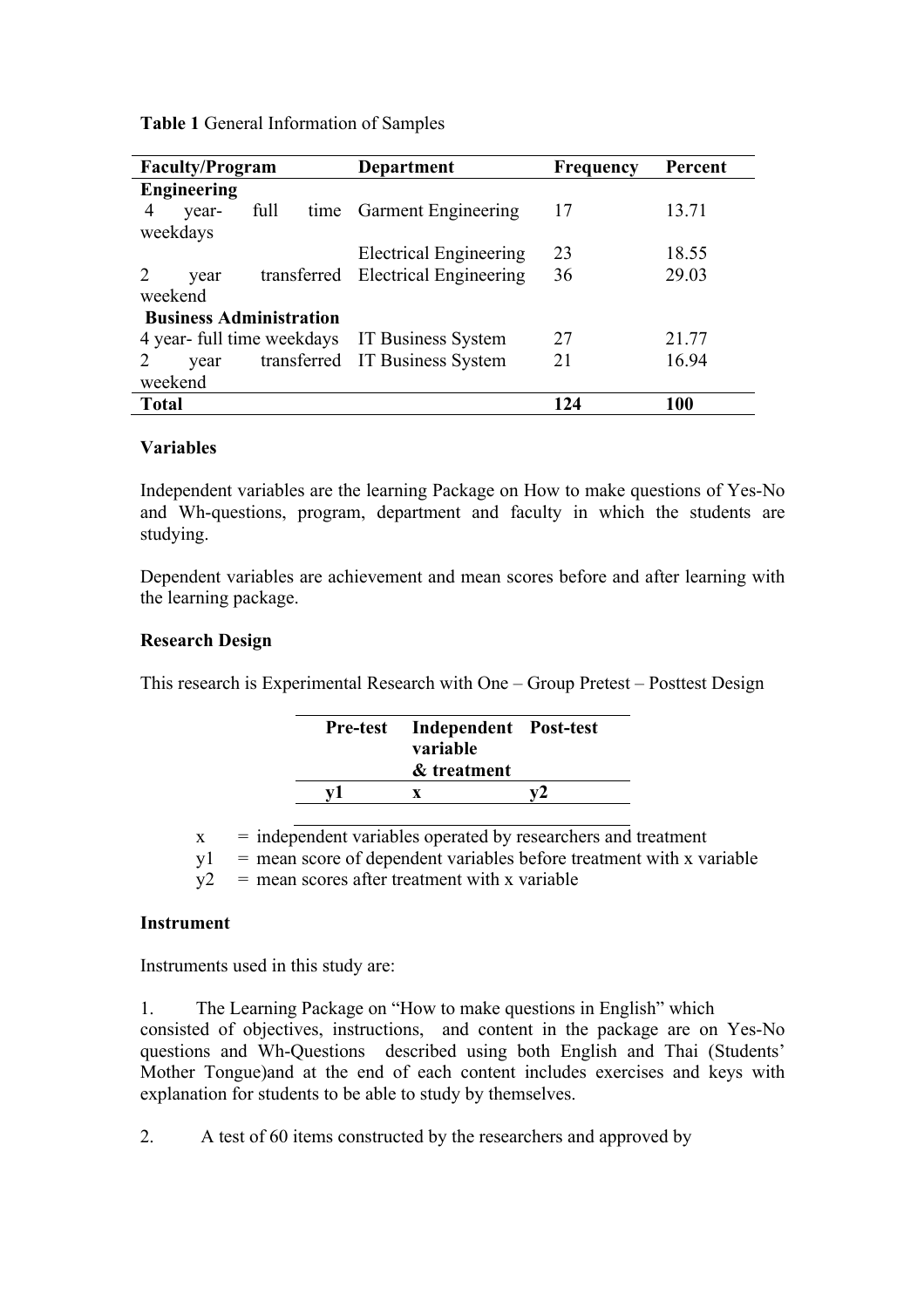specialists. The test which was divided into 3 parts: Part 1: 20 test items of 4 multiple choices; Part 2: 20 test items on filling in gaps; and Part 3: 20 test items of written tests. This test is used for both pre-test and post-test.

### **Procedure and Data Collection**

The study was done in the following stages:

1. Study and review related literature and research about achievement and English speaking and learning packages and types of questions in English.

2. Construct self- learning package on "How to make questions in English" according to the following stages.

 2.1 Identify content of the learning package concerning how to make questions in English.

2.2 Construct and write exercises and answer keys with explanations.

 2.2 Try out the package for the first time with 3 samples in order to survey problems in using the package.

 2.3 Improve the package after the first try out, then try out a second time with the same 3 samples in order to find the efficiency of the learning package. The efficiency of the learning package was obtained by the value analysis of  $E_1/E_2$  and the learning package constructed by the researchers reached an efficiency of 82.2/83.1 which is higher than the standard criteria (80/80).

 2.4 Construct the test concerning how to make questions in yes-no and whquestions which consisted of three parts according to the objectives of the research. Overall the test comprised of 60 items, 20 items for each part. The test was approved and edited by three specialists including a native speaker. This test was applied for pre and post test.

3. Select subjects for this research using purposive sampling. Total number was 124 from the Faculty of Engineering and Business Administration.

4. Apply the test to the samples as a pre-test before they study the learning package by themselves. The test lasted 40 minutes.

5. Samples were allowed 1.50 hours to self-study the learning package.

6. Administer the same test a second time as the post-test after samples had studied the learning package by themselves. And the test lasted 40 minutes.

7. Analyze the data for minimum, maximum, mean, standard deviation, percentage, Paired t- test and independent t-test.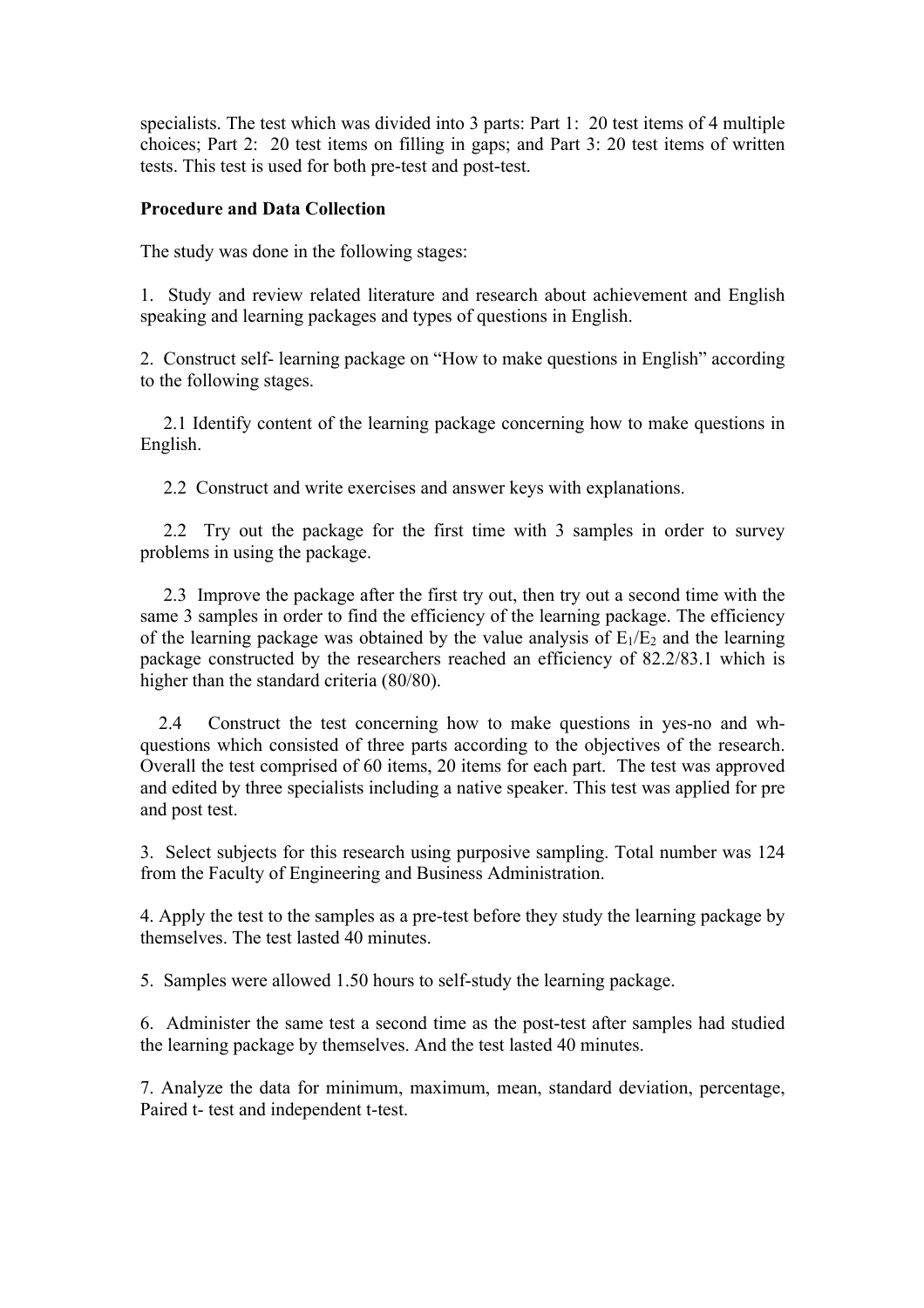### **Data Analysis**

Data was analyzed for frequency, percentage, minimum and maximum scores, mean, standard deviation, Paired t- test and independent t-test.

### **Results**

The results are shown in the following graphs and tables.

**Graph 1** Minimum and Maximum Score of each part before using the learning Package of all Samples (Pre-test)



Graph 1 shows in pre-test of part 1: 20 items of multiple choices. The total score of this part was 20. The minimum score was 2.00, while highest score at 18.00. Part 2: 20-item gap fill emphasizing on Yes-No questions. The minimum score was 0.00 and the maximum score was 15.00. And part 3: 20 item making questions by writing, the minimum score was 0.00 and the maximum score was 13.00.





Graph 2 shows in post-test of part 1: 20 items of multiple choices. The total score of this part was 20. The minimum score was 3.00, while highest score at 18.00. Part 2: 20-item gap fill emphasizing on Yes-No questions. The minimum score was 2.00 and the maximum score was 15.00. And part 3: 20 item making questions by writing, the minimum score was 0.00 and the maximum score was 18.00.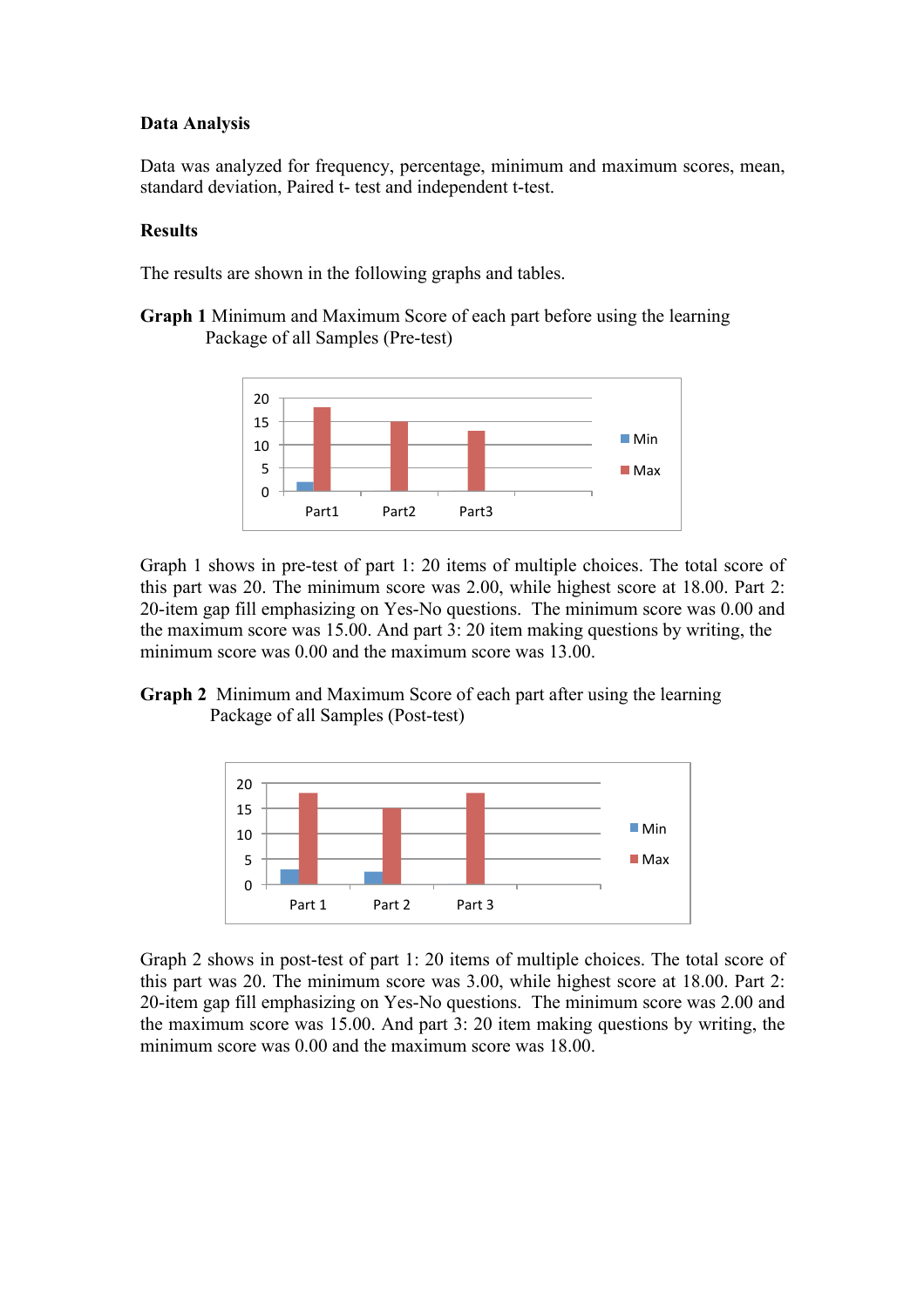| Department/                                          |                                                  |                    |                 |                       |                   |              |
|------------------------------------------------------|--------------------------------------------------|--------------------|-----------------|-----------------------|-------------------|--------------|
| Program                                              |                                                  | $\mathbf N$        | Min             | <b>Max</b>            | Mean              | <b>SD</b>    |
| <b>Garment</b>                                       |                                                  |                    |                 |                       |                   |              |
| <b>Engineering</b><br>$\overline{4}$<br>year         | <b>Before</b><br>After                           | 17<br>17           | 5.00<br>9.00    | 31.00<br>36.00        | $13.35*$<br>17.82 | 6.53<br>7.08 |
| weekdays                                             |                                                  |                    |                 |                       |                   |              |
| <b>Electrical</b>                                    |                                                  |                    |                 |                       |                   |              |
| <b>Engineering</b><br>4<br>year<br>weekdays          | Before<br>After                                  | 23<br>23           | 5.00<br>12.00   | $44.00**$<br>$48.00*$ | 16.96<br>25.26    | 8.60<br>9.89 |
| <b>Electrical</b>                                    |                                                  |                    |                 |                       |                   |              |
| <b>Engineering</b><br>2year                          | <b>Before</b>                                    | 36                 | 5.00            | 41.00                 | $19.17**$         | 8.25         |
| weekend                                              | After                                            | 36                 | 15.00**         | 45.00                 | $25.92**$         | 7.38         |
| <b>Business</b><br>IT                                |                                                  |                    |                 |                       |                   |              |
| <b>System</b><br>4<br>year<br>weekdays               | Before<br>After                                  | 27<br>27           | 5.00<br>10.00   | 35.00<br>38.00        | 18.22<br>22.07    | 7.34<br>6.74 |
| IT<br><b>Business</b>                                |                                                  |                    |                 |                       |                   |              |
| <b>System</b><br>2<br>year<br>transferred<br>weekend | <b>Before</b><br>After<br><b>Total</b><br>scores | 21<br>21<br>$= 60$ | 5.00<br>$6.00*$ | 21.00<br>32.00        | 14.23<br>$17.52*$ | 3.79<br>5.29 |

**Table 2** Minimum, Maximum, Mean and Standard Deviation of Total Scores before and after using the learning Package of all programs

Table 2 shows that from the total scores which is 60 and in pre-test before samples learn with the learning package, the minimum scores of all departments and programs were 5.00. And the department of electrical engineering of 4 year weekdays program got the highest or maximum scores in pre-test which was 44 and the Department of Information Business system, 2 year transferred weekend program got 21 scores which was the lowest among other departments and programs. Concerning the mean in pre-test, the Department of Electrical Engineering of 2 year weekend program got the highest mean, while the Department of Garment Engineering got the lowest mean which was 13.35. Pertaining to the post-test, the Department of Electrical Engineering of 2 year weekend program got the highest minimum score which was 15.00 while the Department of Information Business system, 2 year transferred weekend program got the lowest score which was 6.00 out of 60. Regarding the highest or maximum scores of samples after learning with the learning package, it was found that the Department of Electrical Engineering of 4 year weekdays program got the highest scores which was 48.00. Concerning the mean of post-test, the Department of Electrical Engineering of 2 year weekend program got the highest mean which was 25.92, while the Department of Information Business system, 4 year weekdays program got 17.52 scores which was the lowest mean among all departments and programs.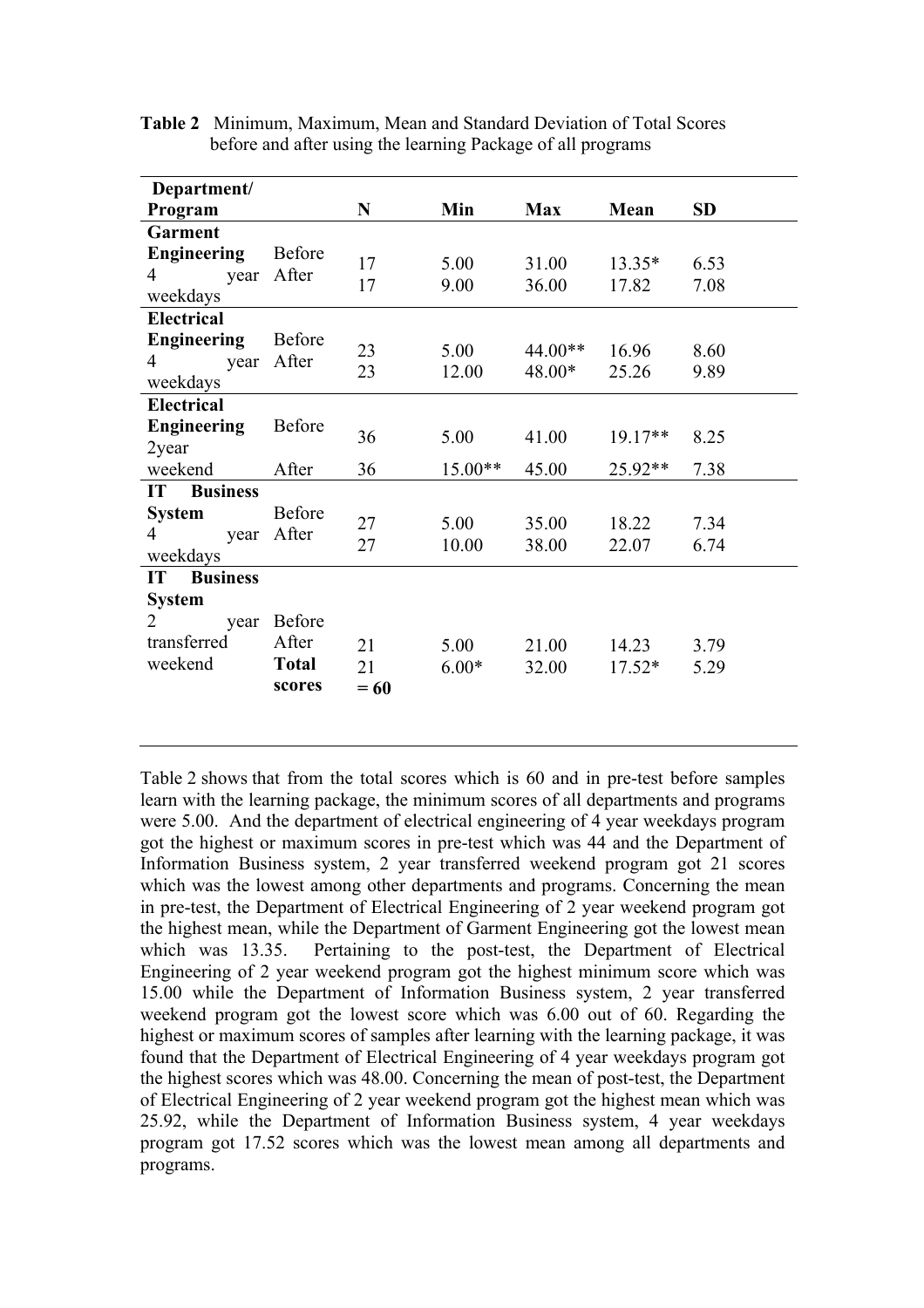**Table 3** Comparison mean before and after using the learning Package of Business Administration and Engineering Faculties

| <b>Faculty</b>                    |    | x      | $\bar{x}$ after |        |    | P      |
|-----------------------------------|----|--------|-----------------|--------|----|--------|
|                                   |    | before |                 |        |    |        |
| <b>Business</b><br>Administration | 48 | 16.48  | 20.08           | $-571$ |    | $.00*$ |
| Engineering                       | 76 | 17 09  | 23.78           | -8 84  | 74 | $.00*$ |
| $*_{p<.05}$                       |    |        |                 |        |    |        |

Table 3 shows that mean of total scores (60) before and after learning with the learning package of Business Administration and Engineering Faculties has a statistically significant difference at level .05.

**Table 4** Comparison of pre-test mean scores between Faculty of Business Administration and Engineering

| <b>Faculty</b>  |       |        |        |        |
|-----------------|-------|--------|--------|--------|
| <b>Business</b> | 16.48 | $-271$ | 117.95 | $008*$ |
| Administration  |       |        |        |        |
| Engineering     | 17 09 |        |        |        |
|                 |       |        |        |        |

Table 4 shows that the mean for pre-test of Business Administration students was 16.48 while that of engineering students was 17.09, and that there is a statistically significant difference at .05 level in the achievement in doing the pre-test before selfstudy of the learning package between the two Faculties.

| <b>Table 5</b> Comparison of post-test mean scores between Faculty of Business |
|--------------------------------------------------------------------------------|
| Administration and Engineering                                                 |

| <b>Faculty</b>  |    | ∼     |      | df |     |
|-----------------|----|-------|------|----|-----|
| <b>Business</b> | 48 | 20.08 | - 45 |    | .66 |
| Administration  |    |       |      |    |     |
| Engineering     |    | 23.78 |      |    |     |

Table 5 shows that the mean for post-test of Business Administration students was 20.08 while that of engineering students was 23.78, and that there is no statistically significant difference in the achievement in doing the post-test after self-study of the learning package between both Faculties.

### **Conclusion**

The results of this study can be summarized as follows:

1. The learning package on "How to Make Questions in English", constructed by the researchers had positive effect since the scores of post-test were higher than those of the pre-test.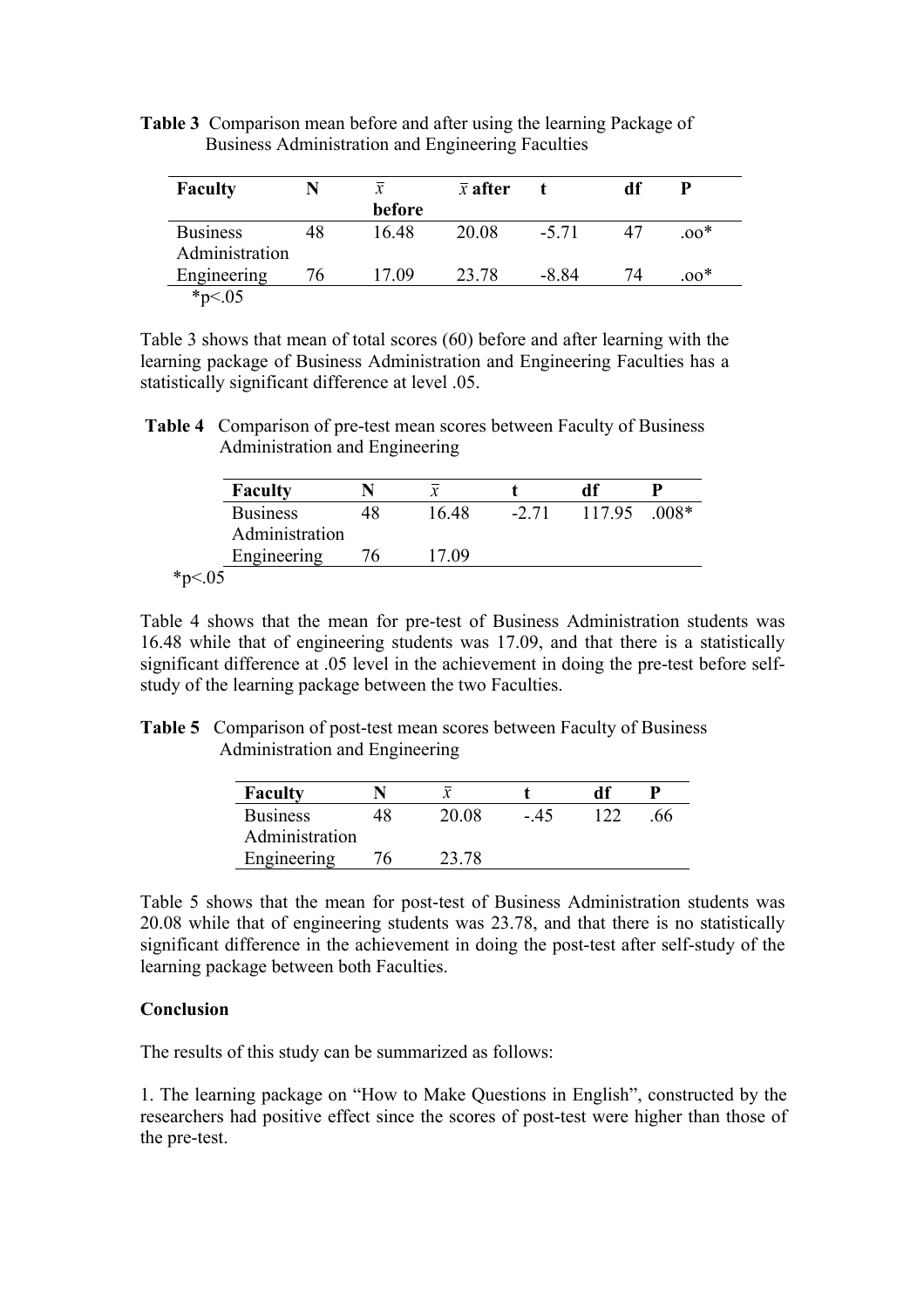2. The achievement of students studying in the program of 4 year weekdays program, and 2 year weekend program after using the learning package was higher when compared between pre-test and post-test.

3. Concerning scores in pre-test from the test which was divided into 3 parts, it can be concluded as follows:

**Part 1**: 20 items of multiple choice on Wh-question and questions with 'How'. The total score of this part was 20. The results indicated that the minimum scores of pretest, students of Information Technology Business System department, 4 year weekdays program got only 2, while the students from the Department of Electrical Engineering in 2 year weekend program got the highest score at 18.00. And this department also got the highest mean with 11.17, whereas the students from the Department of Garment Engineering in 4 year- full time weekdays program got the lowest mean with 7.65

Part 2: 20-item gap fill emphasizing on Yes-No questions. The results are as follows:

In pre-test, the students from the Department of Garment Engineering in 4 year weekdays program got a minimum score of 0.00 and the maximum score fell on the Department of Electrical Engineering in 4 year weekdays program with the score of 15.00 and the highest mean of part 2 was 6.96 which came from the students in the Department of Information Technology Business System in 4 year weekdays program.

**Part 3:** 20 item making questions by writing, the results are as follows:

In pre-test, the students from every Department got the minimum score of 0.00 and the maximum score fell on the Department of Electrical Engineering in 4 year weekdays program with a score of 13.00 and the highest mean of part 3 was 2.11 which came from the students in the Department of Electrical Engineering in 4 year weekdays program.

4. Concerning scores in post-test from the test which was divided into 3 parts, it can be concluded as follows:

**Part 1**: 20 item multiple choice on Wh-question and questions with 'How'. The total scores of this part was 20. The results indicated that the minimum scores of post-test, students of Information Technology Business System department, 4 year weekdays program scored 3, while the students from the Department of Electrical Engineering in 4 year weekdays program got the highest scores of 18.00 which was the same score as students from the Department of Information Technology Business System in 4 year weekdays program. And the Department of Electrical Engineering in 4 year full time weekdays program got the highest mean of 13.22 scores, whereas the students from the Department of Information Technology Business System in 4 year weekdays program got the lowest mean of 10.43.

**Part 2**: 20-item of gap fill emphasizing on Yes-No questions. The results are as follows: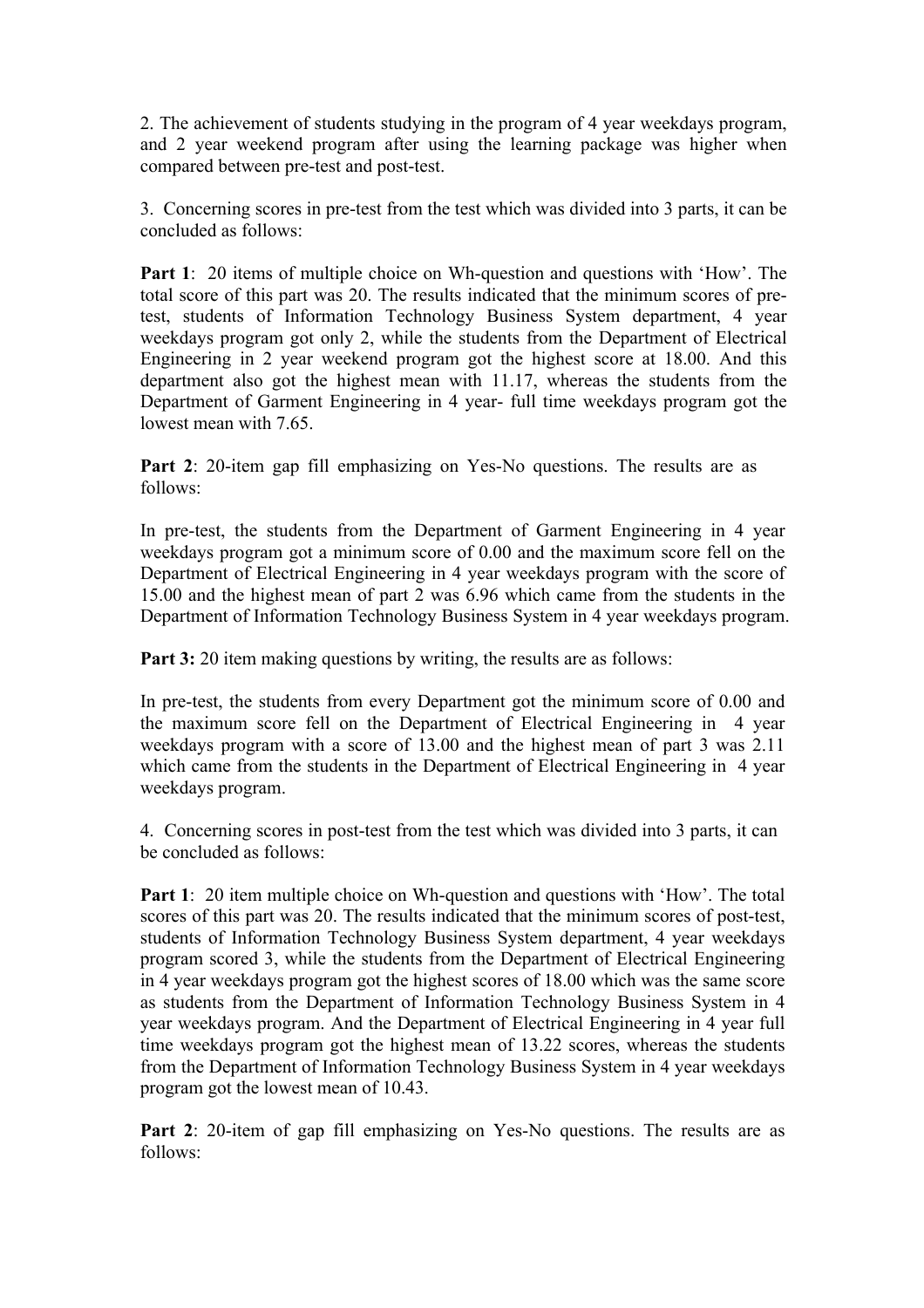In post-test, the students from the Department of Garment Engineering in 4 year weekdays program got a minimum score of 2.00 and the maximum score fell on the Department of Electrical Engineering in 2 year transferred weekend program with the score of 15.00 and the highest mean of part 2 was 9.17 which came from the students in the Department of Electrical Engineering in 2 year transferred weekend program as well, whereas the students from the Department of Garment Engineering in 4 year full time weekdays program got the lowest mean of 5.30.

**Part 3:** 20- item making questions by writing. The results are as follows:

In post-test, the students from all Departments and all programs got a minimum score of 0.00 and the maximum scores fell on the Department of Electrical Engineering in 4 year weekdays program with the score of 18.00 and the highest mean of part 3 was 4.06 which came from the students in the Department of Electrical Engineering in 4 year full time weekdays program.

5. The total score is 60 and in pre-test before samples learn with the learning package, the minimum scores of all departments and programs were 5.00. And the Department of Electrical Engineering of 4 year weekdays program got the highest or maximum score in pre-test which was 44 and the Department of Information Business system, 4 year transferred weekdays program got 21 which was the lowest among other departments and programs. Concerning the mean in pre-test, the Department of Electrical Engineering of 2 year weekend program got the highest mean, while the Department of Garment Engineering got the lowest mean which was 13.35. Pertaining to the post-test, the Department of Electrical Engineering of 2 year weekend program got the highest minimum score which was 15.00 while the Department of Information Business system, 2 year transferred weekend program got the lowest score which was 6.00 out of 60. Regarding the highest or maximum scores of samples after learning with the learning package, it was found that the Department of Electrical Engineering of 4 year weekdays program got the highest score which was 48.00. Concerning the mean of post-test, the Department of Electrical Engineering of 2 year transferred weekend program got the highest mean which was 25.92, while the Department of Information Business system, 4 year transferred weekdays program got 17.52 scores which was the lowest mean among all departments and program.

6. The mean of total scores (60) before and after learning with the learning package of Business Administration and Engineering Faculties has a statistically significant difference at level .05.

7. When comparing means of the two faculties, the mean for pre-test of Business Administration students was 16.48 while that of engineering students was 17.09, and that there is a statistically significant difference at .05 level in the achievement in doing the pre-test before self-study of the learning package between the two Faculties.

8. When comparing means of the two faculties, the mean for post-test of Business Administration students is 20.08 while that of engineering students is 23.78, and that there is no statistically significant difference in the achievement in doing the post-test after self-study of the learning package between the two Faculties.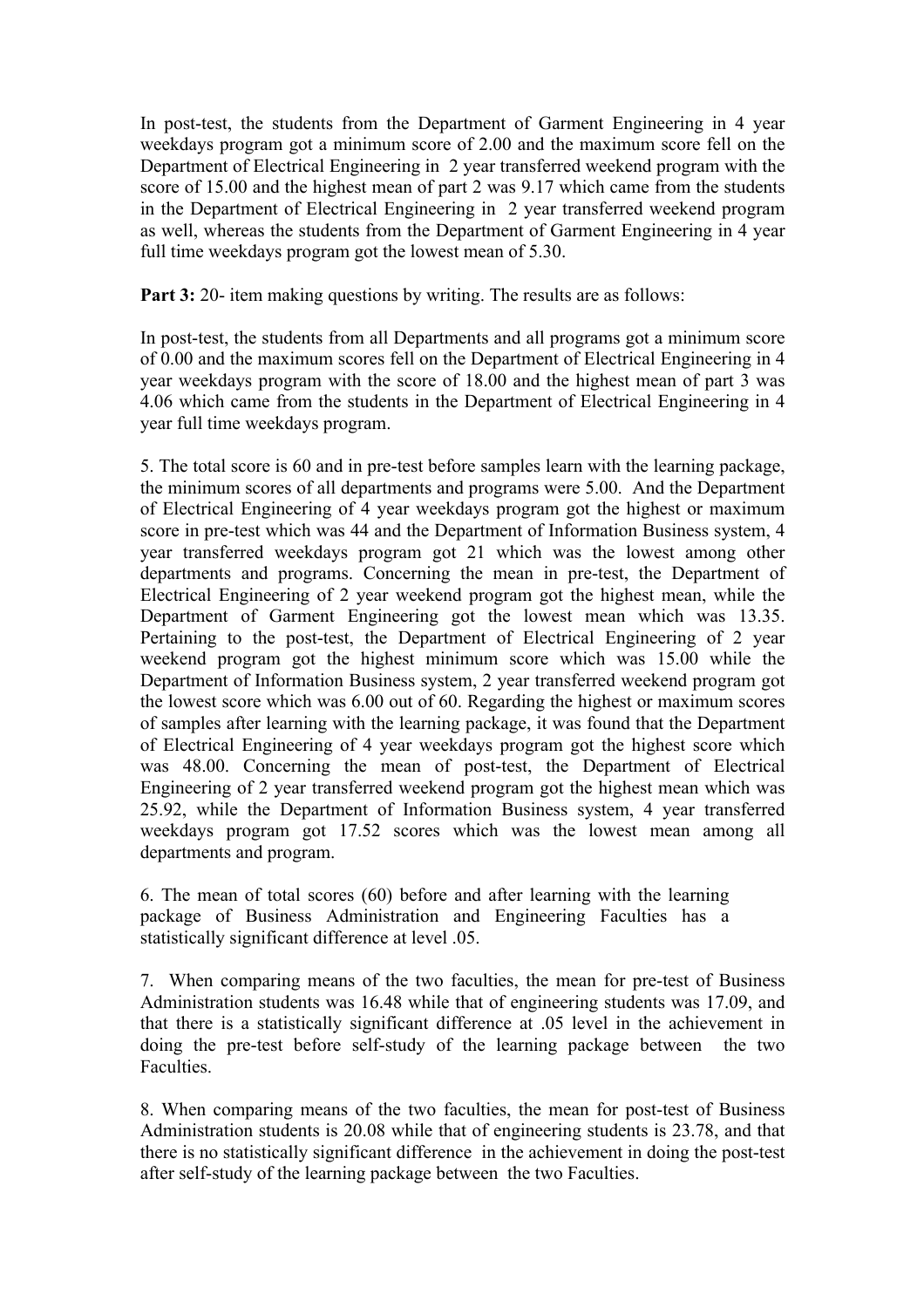### **Discussion**

1. From the results, it was found that the learning package on "How to Make questions in English" constructed by the researchers can enable students' higher achievement in post-test than in pre-test after learning from the package in all programs: 4 year full time weekdays and 2 year transferred part time weekend. Hence the results are respondent with the results of academics who conducted research and found that a learning package or CAI or other instructional media helped more or less in improving learning achievement of students. However the mean of post-test is still not satisfactory since the score was 25.92 which is equivalent to 43.20 % and the lowest mean was only 17.52 which is equivalent to only 29.2 % was less than 50.

2. The learning achievement between before and after using the learning package of degree students in the Faculty of Engineering and Business Administration was different since that of Engineering was higher and it was found that the department of Electrical Engineering in 2 year transferred part time weekend program had more ability in making questions in English than the students in the Faculty of Business Administration. This may be caused by the maturity and attention. Since students studying at the weekend already have jobs and their responsibility level is higher than those studying on the weekdays who still just study not work.

3. From the results, they indicted that making questions in English is still a problem for Thai students even if they have studied English for many years since they were at school. Hence the problems in making and asking questions can make them lose confidence and avoid communicating with native speakers or foreigners.

4. In part 3 which was a written test is the most difficult part for degree students and secondly is part 2 which is filling in the gap emphasizing on Yes-No questions. The problems was students don't understand how to use verb to " be" and verb to "do".

5. The results showed that achievement is still less than 50% not only is this caused by students not understand how to make questions in English, but some samples didn't answer the test in some parts and others didn't learn and study carefully including not doing the exercises in every part in the learning package. Anyway, students who followed all parts in the package and paid much attention still had higher scores in post-test than in pre-test.

### **Pedagogical Implications**

1. An Intensive training program for preparing the students for improving speaking in English should be done urgently for not only engineering and business administration but for all degree students before they go into the workplace in the near future.

2. The results of this study should be reported to the administrators of the University and the Faculty of Engineering and the Faculty of Business Administration in order that an urgent policy is implemented to solve the problem of English speaking of students.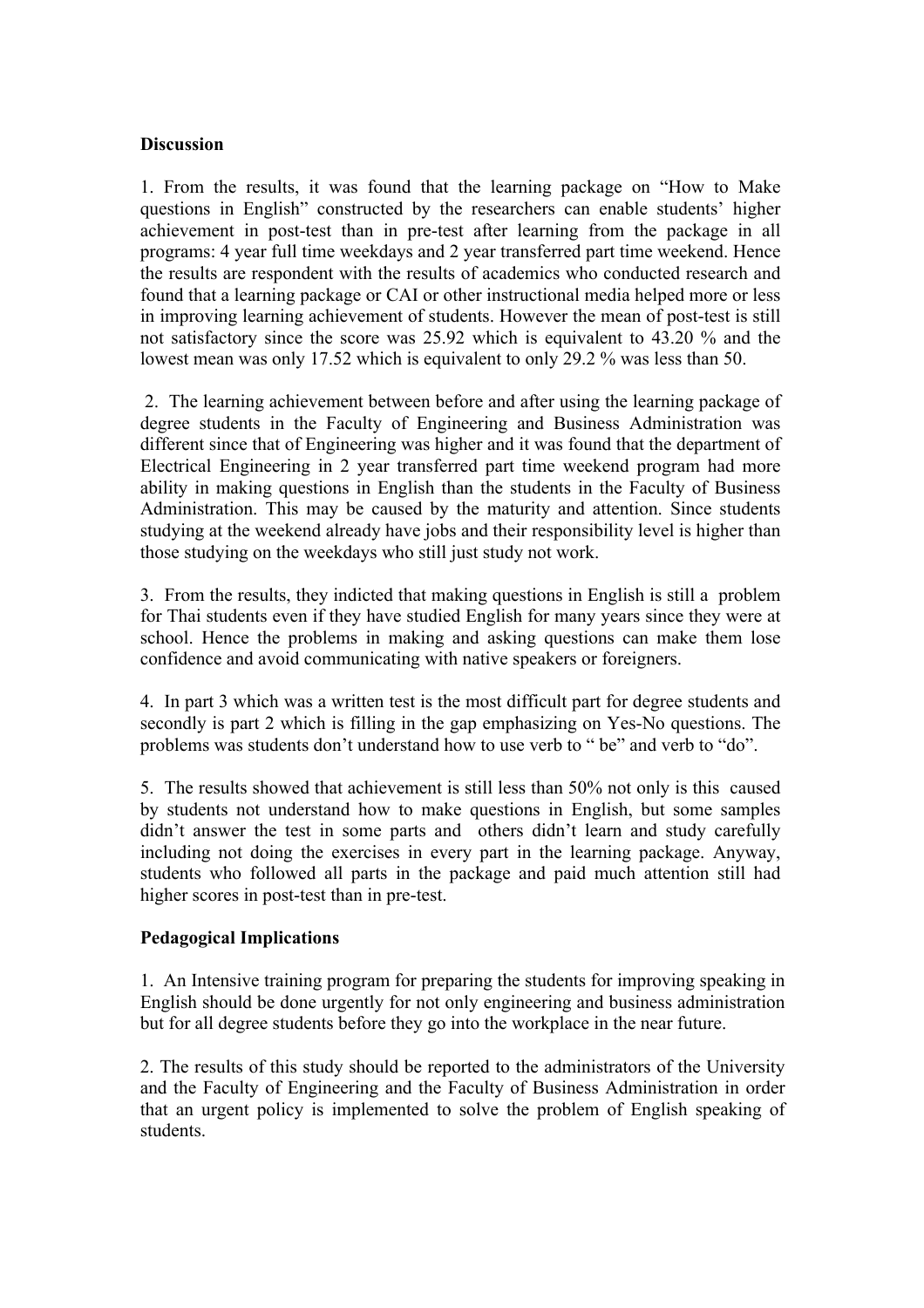3. As the research results indicated that the learning package can improve knowledge of making questions in English and will lead to improving students' speaking skills, hence this kind of instruction media should be constructed for other skills in English as well, such as for reading, listening and writing.

## **Recommendations for Further Study**

1. Research on factors influencing the problems in English speaking of Thai students should be conducted in order to use correspondent solutions for the purpose that Thai students will be ready to be efficient ASEAN citizens in the year 2015.

2. A survey of reasons why degree students still have a low achievement in English speaking skill should be done.

3. This learning package should be applied again to study with other groups of students in other faculties and departments in order to know similarities and differences and to find the effectiveness of the learning package.

4. Research on verb "Be" and "Do" should be conducted.

5. Research using amount and period of time and motivation as independent variables should be done to investigate whether these variables affect students' achievement in learning by a learning package.